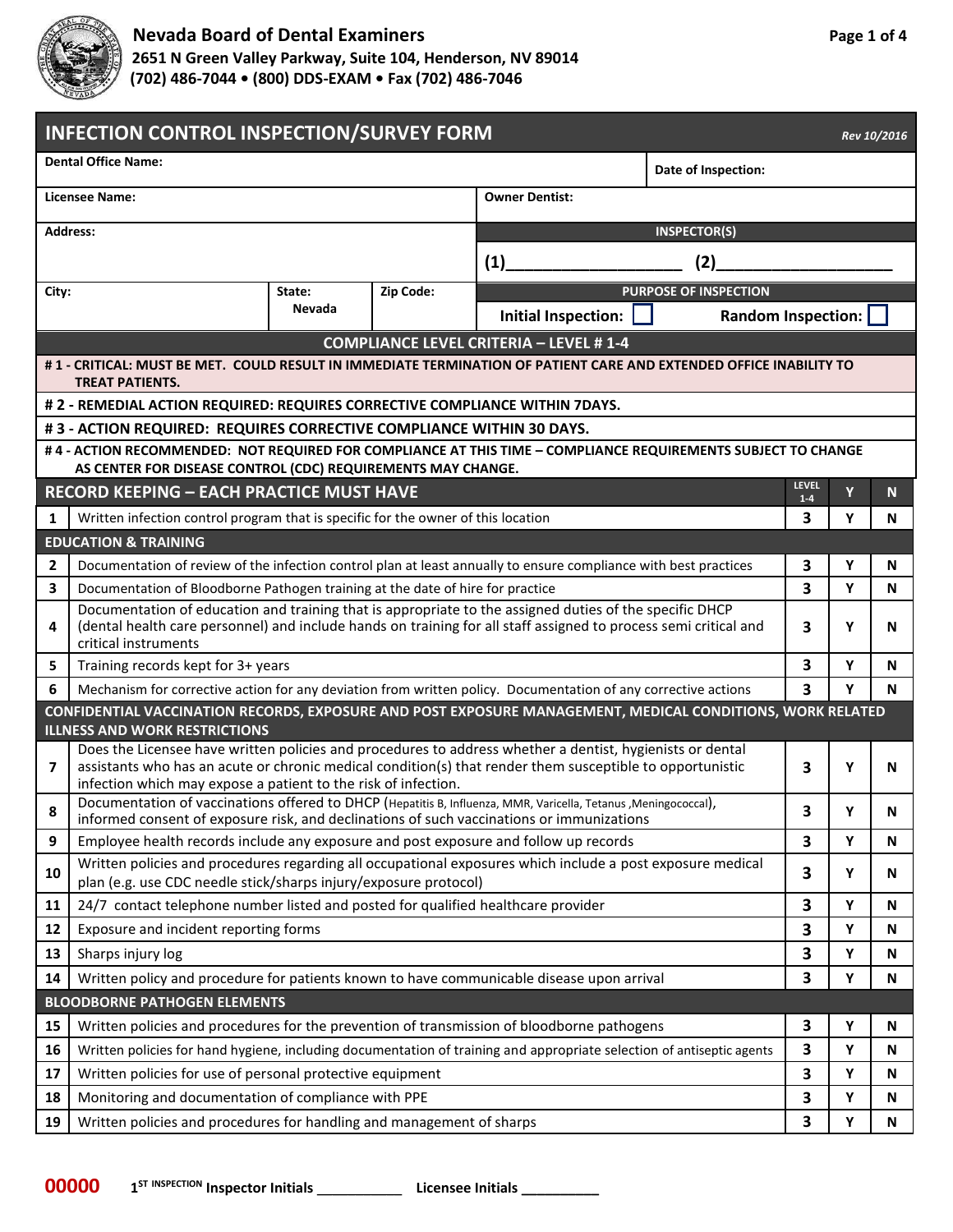**Page 2 of 4**

| DISINFECTION AND STERILIZATION OF PATIENT CARE ITEMS<br>3<br>Υ<br>20<br>Writen policies and procedures for managing semi-critical and critical items<br>N<br>Written system outlining entire sterilization process (written policies and procedures for transporting and<br>processing of all contaminated critical and semi-critical instruments, the instrument processing area,<br>21<br>3<br>Υ<br>N<br>preparation and packaging of instruments, sterilization and storage of sterilized and clean dental instruments)<br>3<br>Written policy and procedures for sterilization monitoring<br>Y<br>N<br>22<br>$\mathbf{1}$<br>Weekly biological monitoring logs<br>Y<br>23<br>N<br>3<br>Y<br>Current maintenance logs for sterilization equipment<br>24<br>N<br>3<br>25<br>Weekly biological monitoring logs kept for 2+ years or since opening date:<br>Y<br>N<br>3<br>Y<br>Written policy for managing failed chemical, heat or biological monitoring test<br>N<br>26<br>3<br>Υ<br>27<br>Equipment and manintenance logs<br>N<br><b>ENVIRONMENTAL INFECTION CONTROL ELEMENTS</b><br>Written policy and procedure for aseptic management during patient care<br>3<br>Y<br>28<br>N<br>3<br>29<br>Written policy and procedure for surface disinfection and environmental barrier protection<br>Υ<br>N<br>3<br>Y<br>Written policy and procedure for medical waste management<br>30<br>N<br>3<br>Name/telephone number of licensed waste hauler for regulated waste<br>Υ<br>31<br>N<br>3<br>Y<br>Written Policy and procedure for decontaminating spills of blood or other body fluids<br>32<br>N<br>3<br>Υ<br>33<br>Written policy and procedure to improve dental unit water quality<br>N<br>4<br>Y<br>Documentation of dental unit water lines testing to meet potable water standard of EPA (<500 CFU/ml)<br>$\mathbf N$<br>34<br>4<br>Y<br>35<br>Documentation of action taken to meet EPA potable water standard, including re-testing<br>N<br>Written policy and procedure to maintain aesepis and prevent cross contamination when taking and<br>36<br>3<br>Υ<br>N<br>processing dental radiographs<br>Written policy and procedure to maintain asepsis and prevent cross contamination during dental laboratory<br>37<br>3<br>Υ<br>N<br>procedures<br><b>OTHER</b><br>3<br>A comprehensive and annually up-dated medical histroy form is used to evaluate patients<br>38<br>Υ<br>N<br>LEVEL<br><b>COMMUNICABLE DISEASE CONTROL PROCEDURES</b><br>Y<br>N<br>N/A<br>$1 - 4$<br>39<br>Y<br>Single use or sterilization for critical items<br>1<br>N<br>N/A<br>Multi - dose vials used<br>40<br>Υ<br>N<br>a) if yes, vials are only entered with new, sterile syringe with a new, sterile needle<br>Y<br>1<br>41<br>N<br>N/A<br>b) Cap of multi-dose vial cleaned with alcohol based wipe before being accessed<br>2<br>Υ<br>N<br>N/A<br>42<br>c) Are multi-use vials discarded when expired or 28 days after initial access (as applicable) - Must have<br>43<br>$\mathbf{2}$<br>Υ<br>N/A<br>N<br>date when first accessed<br>d) is initial access dated on the multi-use vials<br>2<br>Υ<br>N/A<br>44<br>N<br>Fluid infusion and administration sets (IV bags, tubing and connectors) used?<br>Υ<br>45<br>N<br>1<br>Y<br>46<br>a) if yes, used only on one patient<br>N/A<br>N<br>b) Disposed of after single use?<br>47<br>1<br>Y<br>N<br>N/A<br>1<br>Y<br>48<br>c) Single IV bag is not used to mix medications for more than one patient<br>N<br>N/A<br>d) Single dose medication/infusions are used for only one patient and discarded after use<br>1<br>Y<br>49<br>N<br>N/A<br>Personnel wear utility gloves when processing contaminated instruments - Not latex type for patient care<br>50<br>2<br>Y<br>N<br>Supplies for hand hygiene accessible to employees at point of need<br>2<br>Υ<br>51<br>N<br>2<br>Υ<br>52<br>Soap and water easily accessible<br>N<br>53<br>Alcohol based rubs easily accessible-if used<br>2<br>Υ<br>N |    |                                                          |   |   | rage z vi <del>4</del> |  |  |
|-----------------------------------------------------------------------------------------------------------------------------------------------------------------------------------------------------------------------------------------------------------------------------------------------------------------------------------------------------------------------------------------------------------------------------------------------------------------------------------------------------------------------------------------------------------------------------------------------------------------------------------------------------------------------------------------------------------------------------------------------------------------------------------------------------------------------------------------------------------------------------------------------------------------------------------------------------------------------------------------------------------------------------------------------------------------------------------------------------------------------------------------------------------------------------------------------------------------------------------------------------------------------------------------------------------------------------------------------------------------------------------------------------------------------------------------------------------------------------------------------------------------------------------------------------------------------------------------------------------------------------------------------------------------------------------------------------------------------------------------------------------------------------------------------------------------------------------------------------------------------------------------------------------------------------------------------------------------------------------------------------------------------------------------------------------------------------------------------------------------------------------------------------------------------------------------------------------------------------------------------------------------------------------------------------------------------------------------------------------------------------------------------------------------------------------------------------------------------------------------------------------------------------------------------------------------------------------------------------------------------------------------------------------------------------------------------------------------------------------------------------------------------------------------------------------------------------------------------------------------------------------------------------------------------------------------------------------------------------------------------------------------------------------------------------------------------------------------------------------------------------------------------------------------------------------------------------------------------------------------------------------------------------------------------------------------------------------------------------------------------------------------------------------------------------------------------------------------------------------------------------------------------------------------------------------------------------------------------------------------------------------------------------------------------------------------------------------------------------------------------------------------------------------------------------------------------------------------------------------------------------------------------------------------------------------------------------|----|----------------------------------------------------------|---|---|------------------------|--|--|
|                                                                                                                                                                                                                                                                                                                                                                                                                                                                                                                                                                                                                                                                                                                                                                                                                                                                                                                                                                                                                                                                                                                                                                                                                                                                                                                                                                                                                                                                                                                                                                                                                                                                                                                                                                                                                                                                                                                                                                                                                                                                                                                                                                                                                                                                                                                                                                                                                                                                                                                                                                                                                                                                                                                                                                                                                                                                                                                                                                                                                                                                                                                                                                                                                                                                                                                                                                                                                                                                                                                                                                                                                                                                                                                                                                                                                                                                                                                                                     |    |                                                          |   |   |                        |  |  |
|                                                                                                                                                                                                                                                                                                                                                                                                                                                                                                                                                                                                                                                                                                                                                                                                                                                                                                                                                                                                                                                                                                                                                                                                                                                                                                                                                                                                                                                                                                                                                                                                                                                                                                                                                                                                                                                                                                                                                                                                                                                                                                                                                                                                                                                                                                                                                                                                                                                                                                                                                                                                                                                                                                                                                                                                                                                                                                                                                                                                                                                                                                                                                                                                                                                                                                                                                                                                                                                                                                                                                                                                                                                                                                                                                                                                                                                                                                                                                     |    |                                                          |   |   |                        |  |  |
|                                                                                                                                                                                                                                                                                                                                                                                                                                                                                                                                                                                                                                                                                                                                                                                                                                                                                                                                                                                                                                                                                                                                                                                                                                                                                                                                                                                                                                                                                                                                                                                                                                                                                                                                                                                                                                                                                                                                                                                                                                                                                                                                                                                                                                                                                                                                                                                                                                                                                                                                                                                                                                                                                                                                                                                                                                                                                                                                                                                                                                                                                                                                                                                                                                                                                                                                                                                                                                                                                                                                                                                                                                                                                                                                                                                                                                                                                                                                                     |    |                                                          |   |   |                        |  |  |
|                                                                                                                                                                                                                                                                                                                                                                                                                                                                                                                                                                                                                                                                                                                                                                                                                                                                                                                                                                                                                                                                                                                                                                                                                                                                                                                                                                                                                                                                                                                                                                                                                                                                                                                                                                                                                                                                                                                                                                                                                                                                                                                                                                                                                                                                                                                                                                                                                                                                                                                                                                                                                                                                                                                                                                                                                                                                                                                                                                                                                                                                                                                                                                                                                                                                                                                                                                                                                                                                                                                                                                                                                                                                                                                                                                                                                                                                                                                                                     |    |                                                          |   |   |                        |  |  |
|                                                                                                                                                                                                                                                                                                                                                                                                                                                                                                                                                                                                                                                                                                                                                                                                                                                                                                                                                                                                                                                                                                                                                                                                                                                                                                                                                                                                                                                                                                                                                                                                                                                                                                                                                                                                                                                                                                                                                                                                                                                                                                                                                                                                                                                                                                                                                                                                                                                                                                                                                                                                                                                                                                                                                                                                                                                                                                                                                                                                                                                                                                                                                                                                                                                                                                                                                                                                                                                                                                                                                                                                                                                                                                                                                                                                                                                                                                                                                     |    |                                                          |   |   |                        |  |  |
|                                                                                                                                                                                                                                                                                                                                                                                                                                                                                                                                                                                                                                                                                                                                                                                                                                                                                                                                                                                                                                                                                                                                                                                                                                                                                                                                                                                                                                                                                                                                                                                                                                                                                                                                                                                                                                                                                                                                                                                                                                                                                                                                                                                                                                                                                                                                                                                                                                                                                                                                                                                                                                                                                                                                                                                                                                                                                                                                                                                                                                                                                                                                                                                                                                                                                                                                                                                                                                                                                                                                                                                                                                                                                                                                                                                                                                                                                                                                                     |    |                                                          |   |   |                        |  |  |
|                                                                                                                                                                                                                                                                                                                                                                                                                                                                                                                                                                                                                                                                                                                                                                                                                                                                                                                                                                                                                                                                                                                                                                                                                                                                                                                                                                                                                                                                                                                                                                                                                                                                                                                                                                                                                                                                                                                                                                                                                                                                                                                                                                                                                                                                                                                                                                                                                                                                                                                                                                                                                                                                                                                                                                                                                                                                                                                                                                                                                                                                                                                                                                                                                                                                                                                                                                                                                                                                                                                                                                                                                                                                                                                                                                                                                                                                                                                                                     |    |                                                          |   |   |                        |  |  |
|                                                                                                                                                                                                                                                                                                                                                                                                                                                                                                                                                                                                                                                                                                                                                                                                                                                                                                                                                                                                                                                                                                                                                                                                                                                                                                                                                                                                                                                                                                                                                                                                                                                                                                                                                                                                                                                                                                                                                                                                                                                                                                                                                                                                                                                                                                                                                                                                                                                                                                                                                                                                                                                                                                                                                                                                                                                                                                                                                                                                                                                                                                                                                                                                                                                                                                                                                                                                                                                                                                                                                                                                                                                                                                                                                                                                                                                                                                                                                     |    |                                                          |   |   |                        |  |  |
|                                                                                                                                                                                                                                                                                                                                                                                                                                                                                                                                                                                                                                                                                                                                                                                                                                                                                                                                                                                                                                                                                                                                                                                                                                                                                                                                                                                                                                                                                                                                                                                                                                                                                                                                                                                                                                                                                                                                                                                                                                                                                                                                                                                                                                                                                                                                                                                                                                                                                                                                                                                                                                                                                                                                                                                                                                                                                                                                                                                                                                                                                                                                                                                                                                                                                                                                                                                                                                                                                                                                                                                                                                                                                                                                                                                                                                                                                                                                                     |    |                                                          |   |   |                        |  |  |
|                                                                                                                                                                                                                                                                                                                                                                                                                                                                                                                                                                                                                                                                                                                                                                                                                                                                                                                                                                                                                                                                                                                                                                                                                                                                                                                                                                                                                                                                                                                                                                                                                                                                                                                                                                                                                                                                                                                                                                                                                                                                                                                                                                                                                                                                                                                                                                                                                                                                                                                                                                                                                                                                                                                                                                                                                                                                                                                                                                                                                                                                                                                                                                                                                                                                                                                                                                                                                                                                                                                                                                                                                                                                                                                                                                                                                                                                                                                                                     |    |                                                          |   |   |                        |  |  |
|                                                                                                                                                                                                                                                                                                                                                                                                                                                                                                                                                                                                                                                                                                                                                                                                                                                                                                                                                                                                                                                                                                                                                                                                                                                                                                                                                                                                                                                                                                                                                                                                                                                                                                                                                                                                                                                                                                                                                                                                                                                                                                                                                                                                                                                                                                                                                                                                                                                                                                                                                                                                                                                                                                                                                                                                                                                                                                                                                                                                                                                                                                                                                                                                                                                                                                                                                                                                                                                                                                                                                                                                                                                                                                                                                                                                                                                                                                                                                     |    |                                                          |   |   |                        |  |  |
|                                                                                                                                                                                                                                                                                                                                                                                                                                                                                                                                                                                                                                                                                                                                                                                                                                                                                                                                                                                                                                                                                                                                                                                                                                                                                                                                                                                                                                                                                                                                                                                                                                                                                                                                                                                                                                                                                                                                                                                                                                                                                                                                                                                                                                                                                                                                                                                                                                                                                                                                                                                                                                                                                                                                                                                                                                                                                                                                                                                                                                                                                                                                                                                                                                                                                                                                                                                                                                                                                                                                                                                                                                                                                                                                                                                                                                                                                                                                                     |    |                                                          |   |   |                        |  |  |
|                                                                                                                                                                                                                                                                                                                                                                                                                                                                                                                                                                                                                                                                                                                                                                                                                                                                                                                                                                                                                                                                                                                                                                                                                                                                                                                                                                                                                                                                                                                                                                                                                                                                                                                                                                                                                                                                                                                                                                                                                                                                                                                                                                                                                                                                                                                                                                                                                                                                                                                                                                                                                                                                                                                                                                                                                                                                                                                                                                                                                                                                                                                                                                                                                                                                                                                                                                                                                                                                                                                                                                                                                                                                                                                                                                                                                                                                                                                                                     |    |                                                          |   |   |                        |  |  |
|                                                                                                                                                                                                                                                                                                                                                                                                                                                                                                                                                                                                                                                                                                                                                                                                                                                                                                                                                                                                                                                                                                                                                                                                                                                                                                                                                                                                                                                                                                                                                                                                                                                                                                                                                                                                                                                                                                                                                                                                                                                                                                                                                                                                                                                                                                                                                                                                                                                                                                                                                                                                                                                                                                                                                                                                                                                                                                                                                                                                                                                                                                                                                                                                                                                                                                                                                                                                                                                                                                                                                                                                                                                                                                                                                                                                                                                                                                                                                     |    |                                                          |   |   |                        |  |  |
|                                                                                                                                                                                                                                                                                                                                                                                                                                                                                                                                                                                                                                                                                                                                                                                                                                                                                                                                                                                                                                                                                                                                                                                                                                                                                                                                                                                                                                                                                                                                                                                                                                                                                                                                                                                                                                                                                                                                                                                                                                                                                                                                                                                                                                                                                                                                                                                                                                                                                                                                                                                                                                                                                                                                                                                                                                                                                                                                                                                                                                                                                                                                                                                                                                                                                                                                                                                                                                                                                                                                                                                                                                                                                                                                                                                                                                                                                                                                                     |    |                                                          |   |   |                        |  |  |
|                                                                                                                                                                                                                                                                                                                                                                                                                                                                                                                                                                                                                                                                                                                                                                                                                                                                                                                                                                                                                                                                                                                                                                                                                                                                                                                                                                                                                                                                                                                                                                                                                                                                                                                                                                                                                                                                                                                                                                                                                                                                                                                                                                                                                                                                                                                                                                                                                                                                                                                                                                                                                                                                                                                                                                                                                                                                                                                                                                                                                                                                                                                                                                                                                                                                                                                                                                                                                                                                                                                                                                                                                                                                                                                                                                                                                                                                                                                                                     |    |                                                          |   |   |                        |  |  |
|                                                                                                                                                                                                                                                                                                                                                                                                                                                                                                                                                                                                                                                                                                                                                                                                                                                                                                                                                                                                                                                                                                                                                                                                                                                                                                                                                                                                                                                                                                                                                                                                                                                                                                                                                                                                                                                                                                                                                                                                                                                                                                                                                                                                                                                                                                                                                                                                                                                                                                                                                                                                                                                                                                                                                                                                                                                                                                                                                                                                                                                                                                                                                                                                                                                                                                                                                                                                                                                                                                                                                                                                                                                                                                                                                                                                                                                                                                                                                     |    |                                                          |   |   |                        |  |  |
|                                                                                                                                                                                                                                                                                                                                                                                                                                                                                                                                                                                                                                                                                                                                                                                                                                                                                                                                                                                                                                                                                                                                                                                                                                                                                                                                                                                                                                                                                                                                                                                                                                                                                                                                                                                                                                                                                                                                                                                                                                                                                                                                                                                                                                                                                                                                                                                                                                                                                                                                                                                                                                                                                                                                                                                                                                                                                                                                                                                                                                                                                                                                                                                                                                                                                                                                                                                                                                                                                                                                                                                                                                                                                                                                                                                                                                                                                                                                                     |    |                                                          |   |   |                        |  |  |
|                                                                                                                                                                                                                                                                                                                                                                                                                                                                                                                                                                                                                                                                                                                                                                                                                                                                                                                                                                                                                                                                                                                                                                                                                                                                                                                                                                                                                                                                                                                                                                                                                                                                                                                                                                                                                                                                                                                                                                                                                                                                                                                                                                                                                                                                                                                                                                                                                                                                                                                                                                                                                                                                                                                                                                                                                                                                                                                                                                                                                                                                                                                                                                                                                                                                                                                                                                                                                                                                                                                                                                                                                                                                                                                                                                                                                                                                                                                                                     |    |                                                          |   |   |                        |  |  |
|                                                                                                                                                                                                                                                                                                                                                                                                                                                                                                                                                                                                                                                                                                                                                                                                                                                                                                                                                                                                                                                                                                                                                                                                                                                                                                                                                                                                                                                                                                                                                                                                                                                                                                                                                                                                                                                                                                                                                                                                                                                                                                                                                                                                                                                                                                                                                                                                                                                                                                                                                                                                                                                                                                                                                                                                                                                                                                                                                                                                                                                                                                                                                                                                                                                                                                                                                                                                                                                                                                                                                                                                                                                                                                                                                                                                                                                                                                                                                     |    |                                                          |   |   |                        |  |  |
|                                                                                                                                                                                                                                                                                                                                                                                                                                                                                                                                                                                                                                                                                                                                                                                                                                                                                                                                                                                                                                                                                                                                                                                                                                                                                                                                                                                                                                                                                                                                                                                                                                                                                                                                                                                                                                                                                                                                                                                                                                                                                                                                                                                                                                                                                                                                                                                                                                                                                                                                                                                                                                                                                                                                                                                                                                                                                                                                                                                                                                                                                                                                                                                                                                                                                                                                                                                                                                                                                                                                                                                                                                                                                                                                                                                                                                                                                                                                                     |    |                                                          |   |   |                        |  |  |
|                                                                                                                                                                                                                                                                                                                                                                                                                                                                                                                                                                                                                                                                                                                                                                                                                                                                                                                                                                                                                                                                                                                                                                                                                                                                                                                                                                                                                                                                                                                                                                                                                                                                                                                                                                                                                                                                                                                                                                                                                                                                                                                                                                                                                                                                                                                                                                                                                                                                                                                                                                                                                                                                                                                                                                                                                                                                                                                                                                                                                                                                                                                                                                                                                                                                                                                                                                                                                                                                                                                                                                                                                                                                                                                                                                                                                                                                                                                                                     |    |                                                          |   |   |                        |  |  |
|                                                                                                                                                                                                                                                                                                                                                                                                                                                                                                                                                                                                                                                                                                                                                                                                                                                                                                                                                                                                                                                                                                                                                                                                                                                                                                                                                                                                                                                                                                                                                                                                                                                                                                                                                                                                                                                                                                                                                                                                                                                                                                                                                                                                                                                                                                                                                                                                                                                                                                                                                                                                                                                                                                                                                                                                                                                                                                                                                                                                                                                                                                                                                                                                                                                                                                                                                                                                                                                                                                                                                                                                                                                                                                                                                                                                                                                                                                                                                     |    |                                                          |   |   |                        |  |  |
|                                                                                                                                                                                                                                                                                                                                                                                                                                                                                                                                                                                                                                                                                                                                                                                                                                                                                                                                                                                                                                                                                                                                                                                                                                                                                                                                                                                                                                                                                                                                                                                                                                                                                                                                                                                                                                                                                                                                                                                                                                                                                                                                                                                                                                                                                                                                                                                                                                                                                                                                                                                                                                                                                                                                                                                                                                                                                                                                                                                                                                                                                                                                                                                                                                                                                                                                                                                                                                                                                                                                                                                                                                                                                                                                                                                                                                                                                                                                                     |    |                                                          |   |   |                        |  |  |
|                                                                                                                                                                                                                                                                                                                                                                                                                                                                                                                                                                                                                                                                                                                                                                                                                                                                                                                                                                                                                                                                                                                                                                                                                                                                                                                                                                                                                                                                                                                                                                                                                                                                                                                                                                                                                                                                                                                                                                                                                                                                                                                                                                                                                                                                                                                                                                                                                                                                                                                                                                                                                                                                                                                                                                                                                                                                                                                                                                                                                                                                                                                                                                                                                                                                                                                                                                                                                                                                                                                                                                                                                                                                                                                                                                                                                                                                                                                                                     |    |                                                          |   |   |                        |  |  |
|                                                                                                                                                                                                                                                                                                                                                                                                                                                                                                                                                                                                                                                                                                                                                                                                                                                                                                                                                                                                                                                                                                                                                                                                                                                                                                                                                                                                                                                                                                                                                                                                                                                                                                                                                                                                                                                                                                                                                                                                                                                                                                                                                                                                                                                                                                                                                                                                                                                                                                                                                                                                                                                                                                                                                                                                                                                                                                                                                                                                                                                                                                                                                                                                                                                                                                                                                                                                                                                                                                                                                                                                                                                                                                                                                                                                                                                                                                                                                     |    |                                                          |   |   |                        |  |  |
|                                                                                                                                                                                                                                                                                                                                                                                                                                                                                                                                                                                                                                                                                                                                                                                                                                                                                                                                                                                                                                                                                                                                                                                                                                                                                                                                                                                                                                                                                                                                                                                                                                                                                                                                                                                                                                                                                                                                                                                                                                                                                                                                                                                                                                                                                                                                                                                                                                                                                                                                                                                                                                                                                                                                                                                                                                                                                                                                                                                                                                                                                                                                                                                                                                                                                                                                                                                                                                                                                                                                                                                                                                                                                                                                                                                                                                                                                                                                                     |    |                                                          |   |   |                        |  |  |
|                                                                                                                                                                                                                                                                                                                                                                                                                                                                                                                                                                                                                                                                                                                                                                                                                                                                                                                                                                                                                                                                                                                                                                                                                                                                                                                                                                                                                                                                                                                                                                                                                                                                                                                                                                                                                                                                                                                                                                                                                                                                                                                                                                                                                                                                                                                                                                                                                                                                                                                                                                                                                                                                                                                                                                                                                                                                                                                                                                                                                                                                                                                                                                                                                                                                                                                                                                                                                                                                                                                                                                                                                                                                                                                                                                                                                                                                                                                                                     |    |                                                          |   |   |                        |  |  |
|                                                                                                                                                                                                                                                                                                                                                                                                                                                                                                                                                                                                                                                                                                                                                                                                                                                                                                                                                                                                                                                                                                                                                                                                                                                                                                                                                                                                                                                                                                                                                                                                                                                                                                                                                                                                                                                                                                                                                                                                                                                                                                                                                                                                                                                                                                                                                                                                                                                                                                                                                                                                                                                                                                                                                                                                                                                                                                                                                                                                                                                                                                                                                                                                                                                                                                                                                                                                                                                                                                                                                                                                                                                                                                                                                                                                                                                                                                                                                     |    |                                                          |   |   |                        |  |  |
|                                                                                                                                                                                                                                                                                                                                                                                                                                                                                                                                                                                                                                                                                                                                                                                                                                                                                                                                                                                                                                                                                                                                                                                                                                                                                                                                                                                                                                                                                                                                                                                                                                                                                                                                                                                                                                                                                                                                                                                                                                                                                                                                                                                                                                                                                                                                                                                                                                                                                                                                                                                                                                                                                                                                                                                                                                                                                                                                                                                                                                                                                                                                                                                                                                                                                                                                                                                                                                                                                                                                                                                                                                                                                                                                                                                                                                                                                                                                                     |    |                                                          |   |   |                        |  |  |
|                                                                                                                                                                                                                                                                                                                                                                                                                                                                                                                                                                                                                                                                                                                                                                                                                                                                                                                                                                                                                                                                                                                                                                                                                                                                                                                                                                                                                                                                                                                                                                                                                                                                                                                                                                                                                                                                                                                                                                                                                                                                                                                                                                                                                                                                                                                                                                                                                                                                                                                                                                                                                                                                                                                                                                                                                                                                                                                                                                                                                                                                                                                                                                                                                                                                                                                                                                                                                                                                                                                                                                                                                                                                                                                                                                                                                                                                                                                                                     |    |                                                          |   |   |                        |  |  |
|                                                                                                                                                                                                                                                                                                                                                                                                                                                                                                                                                                                                                                                                                                                                                                                                                                                                                                                                                                                                                                                                                                                                                                                                                                                                                                                                                                                                                                                                                                                                                                                                                                                                                                                                                                                                                                                                                                                                                                                                                                                                                                                                                                                                                                                                                                                                                                                                                                                                                                                                                                                                                                                                                                                                                                                                                                                                                                                                                                                                                                                                                                                                                                                                                                                                                                                                                                                                                                                                                                                                                                                                                                                                                                                                                                                                                                                                                                                                                     |    |                                                          |   |   |                        |  |  |
|                                                                                                                                                                                                                                                                                                                                                                                                                                                                                                                                                                                                                                                                                                                                                                                                                                                                                                                                                                                                                                                                                                                                                                                                                                                                                                                                                                                                                                                                                                                                                                                                                                                                                                                                                                                                                                                                                                                                                                                                                                                                                                                                                                                                                                                                                                                                                                                                                                                                                                                                                                                                                                                                                                                                                                                                                                                                                                                                                                                                                                                                                                                                                                                                                                                                                                                                                                                                                                                                                                                                                                                                                                                                                                                                                                                                                                                                                                                                                     |    |                                                          |   |   |                        |  |  |
|                                                                                                                                                                                                                                                                                                                                                                                                                                                                                                                                                                                                                                                                                                                                                                                                                                                                                                                                                                                                                                                                                                                                                                                                                                                                                                                                                                                                                                                                                                                                                                                                                                                                                                                                                                                                                                                                                                                                                                                                                                                                                                                                                                                                                                                                                                                                                                                                                                                                                                                                                                                                                                                                                                                                                                                                                                                                                                                                                                                                                                                                                                                                                                                                                                                                                                                                                                                                                                                                                                                                                                                                                                                                                                                                                                                                                                                                                                                                                     |    |                                                          |   |   |                        |  |  |
|                                                                                                                                                                                                                                                                                                                                                                                                                                                                                                                                                                                                                                                                                                                                                                                                                                                                                                                                                                                                                                                                                                                                                                                                                                                                                                                                                                                                                                                                                                                                                                                                                                                                                                                                                                                                                                                                                                                                                                                                                                                                                                                                                                                                                                                                                                                                                                                                                                                                                                                                                                                                                                                                                                                                                                                                                                                                                                                                                                                                                                                                                                                                                                                                                                                                                                                                                                                                                                                                                                                                                                                                                                                                                                                                                                                                                                                                                                                                                     |    |                                                          |   |   |                        |  |  |
|                                                                                                                                                                                                                                                                                                                                                                                                                                                                                                                                                                                                                                                                                                                                                                                                                                                                                                                                                                                                                                                                                                                                                                                                                                                                                                                                                                                                                                                                                                                                                                                                                                                                                                                                                                                                                                                                                                                                                                                                                                                                                                                                                                                                                                                                                                                                                                                                                                                                                                                                                                                                                                                                                                                                                                                                                                                                                                                                                                                                                                                                                                                                                                                                                                                                                                                                                                                                                                                                                                                                                                                                                                                                                                                                                                                                                                                                                                                                                     |    |                                                          |   |   |                        |  |  |
|                                                                                                                                                                                                                                                                                                                                                                                                                                                                                                                                                                                                                                                                                                                                                                                                                                                                                                                                                                                                                                                                                                                                                                                                                                                                                                                                                                                                                                                                                                                                                                                                                                                                                                                                                                                                                                                                                                                                                                                                                                                                                                                                                                                                                                                                                                                                                                                                                                                                                                                                                                                                                                                                                                                                                                                                                                                                                                                                                                                                                                                                                                                                                                                                                                                                                                                                                                                                                                                                                                                                                                                                                                                                                                                                                                                                                                                                                                                                                     |    |                                                          |   |   |                        |  |  |
|                                                                                                                                                                                                                                                                                                                                                                                                                                                                                                                                                                                                                                                                                                                                                                                                                                                                                                                                                                                                                                                                                                                                                                                                                                                                                                                                                                                                                                                                                                                                                                                                                                                                                                                                                                                                                                                                                                                                                                                                                                                                                                                                                                                                                                                                                                                                                                                                                                                                                                                                                                                                                                                                                                                                                                                                                                                                                                                                                                                                                                                                                                                                                                                                                                                                                                                                                                                                                                                                                                                                                                                                                                                                                                                                                                                                                                                                                                                                                     |    |                                                          |   |   |                        |  |  |
|                                                                                                                                                                                                                                                                                                                                                                                                                                                                                                                                                                                                                                                                                                                                                                                                                                                                                                                                                                                                                                                                                                                                                                                                                                                                                                                                                                                                                                                                                                                                                                                                                                                                                                                                                                                                                                                                                                                                                                                                                                                                                                                                                                                                                                                                                                                                                                                                                                                                                                                                                                                                                                                                                                                                                                                                                                                                                                                                                                                                                                                                                                                                                                                                                                                                                                                                                                                                                                                                                                                                                                                                                                                                                                                                                                                                                                                                                                                                                     |    |                                                          |   |   |                        |  |  |
|                                                                                                                                                                                                                                                                                                                                                                                                                                                                                                                                                                                                                                                                                                                                                                                                                                                                                                                                                                                                                                                                                                                                                                                                                                                                                                                                                                                                                                                                                                                                                                                                                                                                                                                                                                                                                                                                                                                                                                                                                                                                                                                                                                                                                                                                                                                                                                                                                                                                                                                                                                                                                                                                                                                                                                                                                                                                                                                                                                                                                                                                                                                                                                                                                                                                                                                                                                                                                                                                                                                                                                                                                                                                                                                                                                                                                                                                                                                                                     |    |                                                          |   |   |                        |  |  |
|                                                                                                                                                                                                                                                                                                                                                                                                                                                                                                                                                                                                                                                                                                                                                                                                                                                                                                                                                                                                                                                                                                                                                                                                                                                                                                                                                                                                                                                                                                                                                                                                                                                                                                                                                                                                                                                                                                                                                                                                                                                                                                                                                                                                                                                                                                                                                                                                                                                                                                                                                                                                                                                                                                                                                                                                                                                                                                                                                                                                                                                                                                                                                                                                                                                                                                                                                                                                                                                                                                                                                                                                                                                                                                                                                                                                                                                                                                                                                     |    |                                                          |   |   |                        |  |  |
|                                                                                                                                                                                                                                                                                                                                                                                                                                                                                                                                                                                                                                                                                                                                                                                                                                                                                                                                                                                                                                                                                                                                                                                                                                                                                                                                                                                                                                                                                                                                                                                                                                                                                                                                                                                                                                                                                                                                                                                                                                                                                                                                                                                                                                                                                                                                                                                                                                                                                                                                                                                                                                                                                                                                                                                                                                                                                                                                                                                                                                                                                                                                                                                                                                                                                                                                                                                                                                                                                                                                                                                                                                                                                                                                                                                                                                                                                                                                                     | 54 | Team members display appropriate hand hygiene techniques | 1 | Y | N                      |  |  |

|    | <b>APPROPRIATE PPE SUPPLIES ACCESSIBLE &amp; EMPLOYEES WITH EXPOSURE RISKS</b>                        |  |  |        |  |  |
|----|-------------------------------------------------------------------------------------------------------|--|--|--------|--|--|
| 55 | Gloves (Latex and latex free or just latex free)<br>Sterile Surgical Gloves---for surgical procedures |  |  | N<br>N |  |  |
|    | Masks                                                                                                 |  |  |        |  |  |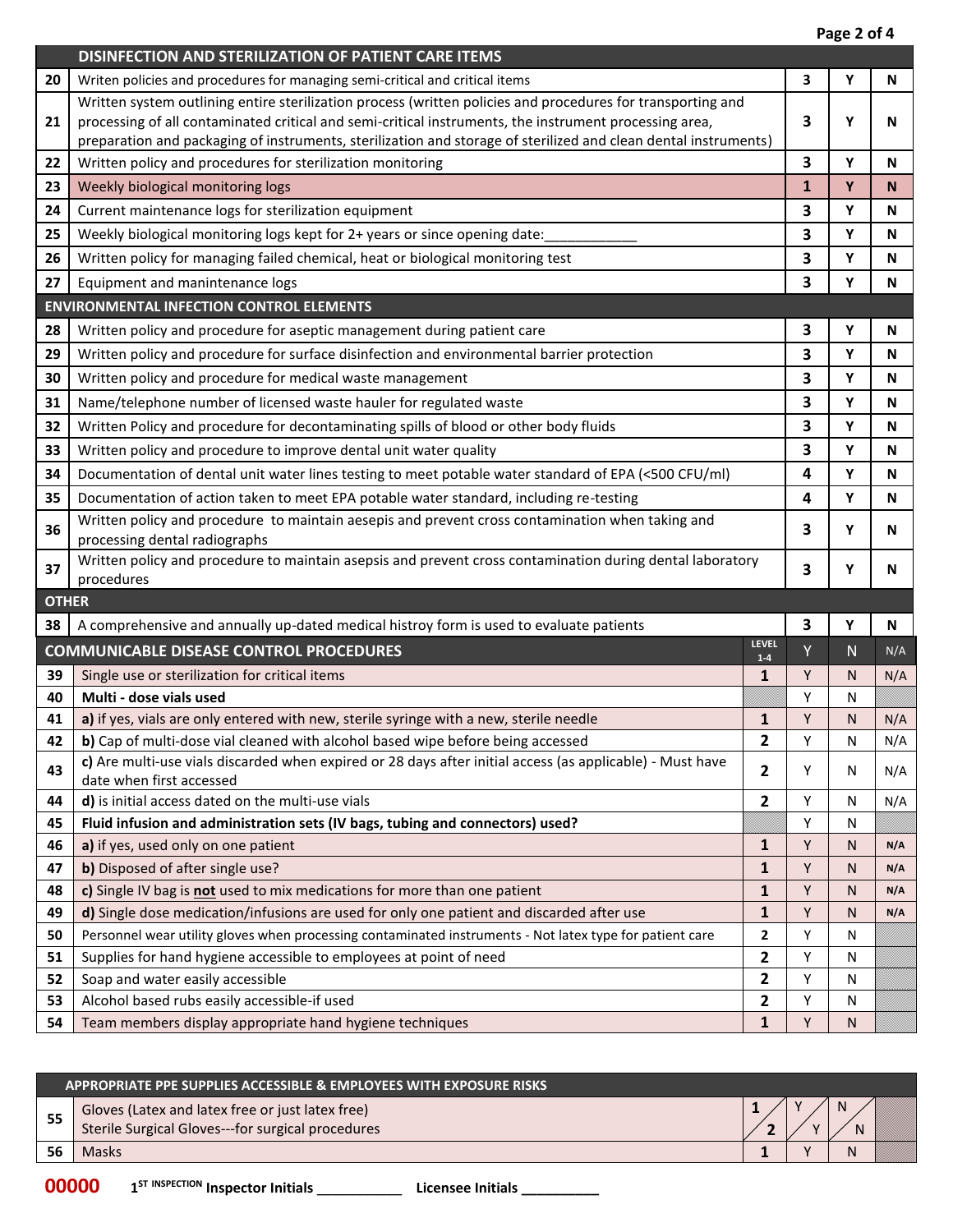|    |                                                                                                                                                                                                                                                                   |                | Page 3 of 4 |              |     |
|----|-------------------------------------------------------------------------------------------------------------------------------------------------------------------------------------------------------------------------------------------------------------------|----------------|-------------|--------------|-----|
| 57 | Safety glasses with side shield or full face shields                                                                                                                                                                                                              | $\mathbf{1}$   | Y           | N            |     |
| 58 | Disposable gowns/laundered gowns offered                                                                                                                                                                                                                          | $\mathbf{1}$   | Υ           | N            |     |
| 59 | Health care workers display appropriate use of PPE barriers                                                                                                                                                                                                       | 2              | Υ           | N            |     |
| 60 | Running water eye wash station accessible                                                                                                                                                                                                                         | 3              | Υ           | N            |     |
| 61 | Appropriate barrier products available ( dental dams, protective eyewear, other)                                                                                                                                                                                  | $\mathbf{2}$   | Y           | N            |     |
| 62 | Basic first aid products and equipment available (Recommended to include: nitrogylerin, Benadryl, epi-                                                                                                                                                            | 4              | Y           | N            |     |
|    | pen, oxygen, aspirin, albuterol, glucose, glucagon)                                                                                                                                                                                                               |                |             |              |     |
|    | <b>DENTAL UNIT WATER QUALITY</b>                                                                                                                                                                                                                                  |                |             |              |     |
| 63 | Dental unit water lines flushed between patients for a minimum of 20 seconds                                                                                                                                                                                      | 2              | Υ           | N            |     |
| 64 | Dental unit water lines are treated to remove biofilm                                                                                                                                                                                                             | 4              | Y           | N            |     |
| 65 | Maintain documentation of dental unit water line testing to meet the potable water standard of EPA (< 500<br>CFU/ml)                                                                                                                                              | 4              | Y           | N            |     |
| 66 | Maintain documentaion of dental unit water lines not meeting the potable water standard of EPA are<br>treated and retested                                                                                                                                        | 4              | Y           | N            | N/A |
|    | <b>CLEANING, DISINFECTION &amp; STERILIZATION OF PATIENT CARE ITEMS</b>                                                                                                                                                                                           |                |             |              |     |
| 67 | Biofilm and organic matter are removed from critical and semi-critical instruments using detergents or                                                                                                                                                            | $\overline{2}$ | Υ           | N            |     |
|    | enzymatic cleaners prior to sterilization                                                                                                                                                                                                                         |                |             |              |     |
| 68 | Sterilization equipment available and fully functional                                                                                                                                                                                                            | $\mathbf{1}$   | Y           | N            |     |
| 69 | Number of working autoclaves:                                                                                                                                                                                                                                     | $\mathbf{1}$   | Y           | N            | N/A |
| 70 | Number of working chemiclaves:                                                                                                                                                                                                                                    | $\mathbf{1}$   | Y           | N            | N/A |
| 71 | Number of working dry heat sterilizers: ______________                                                                                                                                                                                                            | $\mathbf{1}$   | Y           | N            | N/A |
| 72 | Number of working Flash steam sterilizers (Statim): ____                                                                                                                                                                                                          | $\mathbf{1}$   | Y           | N            | N/A |
| 73 | Number of working ultrasonic cleaners:                                                                                                                                                                                                                            | $\mathbf{1}$   | Y           | N            |     |
|    |                                                                                                                                                                                                                                                                   | $\mathbf{1}$   | Y           |              |     |
| 74 | Endodontic files/instrumentation sterilized or disposed                                                                                                                                                                                                           |                |             | N            |     |
| 75 | Is Biological testing of sterilizer completed weekly                                                                                                                                                                                                              | $\mathbf{1}$   | Y           | N.           |     |
| 76 | If independent biological testing service,<br>Name: _                                                                                                                                                                                                             |                | Y           | N            | N/A |
| 77 | If in-office biological testing, is control processed?                                                                                                                                                                                                            | $\mathbf{2}$   | Y           | N            | N/A |
| 78 | Sterilization cycles are verified with chemical/heat indicator. Both interior and external indicators                                                                                                                                                             | $\overline{2}$ | Y           | N            |     |
| 79 | Critical items (any instrument that penetrates soft tissue or bone) instruments are sterilized after each use                                                                                                                                                     | $\mathbf{1}$   | Y           | N            |     |
| 80 | Use a biological indicator for every sterilizer load that contains a non-sterile Implantable device. Verify<br>results before using the implantable device, whenever possible.                                                                                    | $\mathbf{1}$   | Υ           | N            | N/A |
| 81 | Proper sterilization loading technique, not overloading                                                                                                                                                                                                           | 2              | Y           | N            |     |
| 82 | Heat Tolerant Handpieces are sterilized after each use (including high & low speed handpieces, prophylaxis<br>angles, ultrasonic and sonic scaling tips, air abrasion devices, air and water syringe tips, and motors--with<br>exception of electric type models) | 1              | Υ           | N.           |     |
| 83 | Sterile packs are inspected for integrity, compromised packs are reprocessed                                                                                                                                                                                      | $\overline{2}$ | Y           | N            |     |
| 84 | Event-related monitoring is used to monitor package integrity and packages are appropriately stored with a<br>minimum of an initial date stamp                                                                                                                    | $\mathbf{2}$   | Y           | N            |     |
| 85 | Single use instruments or devices are not processed and re-used                                                                                                                                                                                                   | $\mathbf{1}$   | Υ           | N            |     |
| 86 | Semi-critical items are sterilized after each use if not heat sensitive                                                                                                                                                                                           | $\mathbf{1}$   | Υ           | $\mathsf{N}$ |     |
| 87 | Heat sensitive semi-critical are at a minimum high level disinfected after each use or chemical sterilized<br>after each use                                                                                                                                      | $\mathbf{1}$   | Y           | N            |     |
| 88 | Practice is using an FDA approved chemical sterilant                                                                                                                                                                                                              | $\overline{2}$ | Y           | N            | N/A |
| 89 | All applicable label instruction are followed on FDA approved chemical sterilant (dilution, expiration date,<br>shelf life, storage, safe use, disposal and material compatibility)                                                                               | $\mathbf{2}$   | Y           | N            | N/A |
| 90 | Practice is using a FDA approved method as high level disinfectant (for heat-sensitive semicritical patient care<br>items)                                                                                                                                        | $\mathbf{2}$   | Y           | N            | N/A |
| 91 | Method used for high level disinfection are prepared and follow the manufacturer's instructions of use<br>(dilution, expiration date, shelf life, storage, safe use, disposal and material compatibility)                                                         | $\mathbf{2}$   | Y           | N            | N/A |
|    | <b>Aseptic Techniques:</b>                                                                                                                                                                                                                                        |                |             |              |     |
| 92 | Splash shields and equipment guards used on dental laboratory lathes                                                                                                                                                                                              | 4              | Υ           | N            | N/A |
| 93 | Fresh pumice and a sterilized, or new rag wheel used for each patient                                                                                                                                                                                             | $\overline{2}$ | Υ           | ${\sf N}$    | N/A |
|    |                                                                                                                                                                                                                                                                   |                |             |              |     |